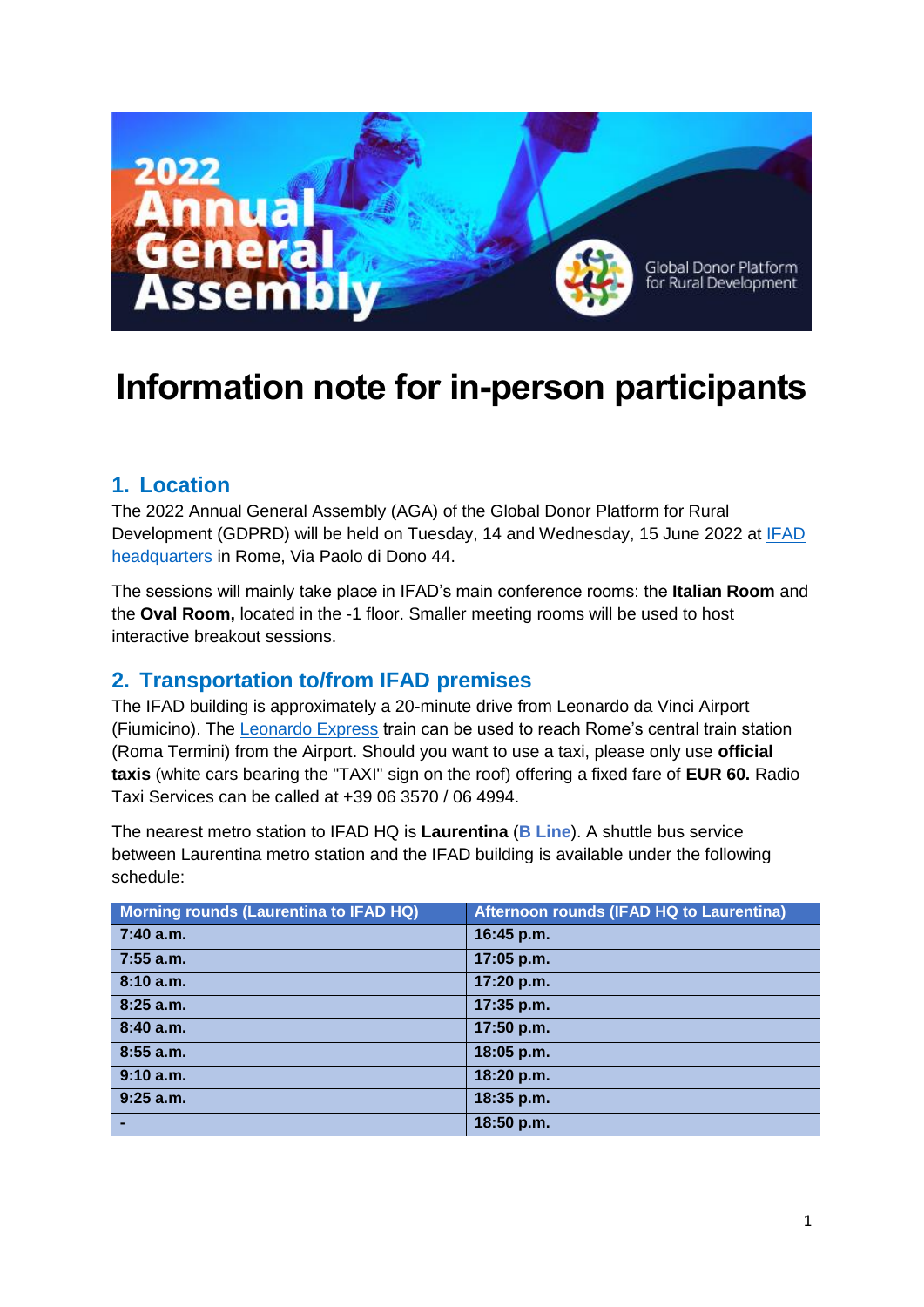The pick-up and drop-off point at Laurentina station is Viale Luca Gaurico 9-11, on the main road behind the station, while the IFAD drop-off and pick-up point is the yellow bus stop across the road from the guardhouse at the main entrance (between Via Paolo di Dono 50 and 44).



# **3. Access to IFAD premises**

#### **Health protection measures**

In order to ensure maximum safety and health protection during this event, all participants are required to:

- Fill out the **[Personal Health Risk Assessment Form](https://www.donorplatform.org/files/content/Personal%20Health%20Risk%20Assessment%20Form_AGA.pdf)**; and return it to [med@ifad.org](mailto:med@ifad.org) **by 7 June 2022**.
- Undertake a **COVID-19 rapid antigen self-test** within **24 hours** before the meeting.
- Send the results to [med@ifad.org](mailto:med@ifad.org) for access clearance. When sharing the results, please add the following subject line on the email: "*TEST results for Annual General Assembly GPR*".

Participants can also opt to undertake the antigen test at IFAD's in-house testing facility, located at IFAD HQs parking lot. The testing facility can be used on **Monday 13 June** from **8.00 a.m.** to **12.00 p.m.** Test results must be shared with [med@ifad.org](mailto:med@ifad.org) with the same subject line as above.

#### **Participants can attend only if the antigen test is negative.**

### **Security measures**

Upon arrival at the IFAD Guardhouse, all participants should provide an **ID with photo** to the receptionist, who will check your details against the participant list and will issue a **temporary access badge**. The badge must be worn at all times on IFAD premises. The ID check will be conducted each time when entering the premises.

All participants will have to undergo **metal detector scan** and **luggage X-ray scan** before accessing IFAD premises. Anyone wearing a medical device, such as a **pacemaker**, is asked to provide applicable documentation to security staff upon arrival for alternative screening arrangements. Any visitors with additional support needs are requested to inform the meeting organiser in advance so that relevant access arrangements can be provided.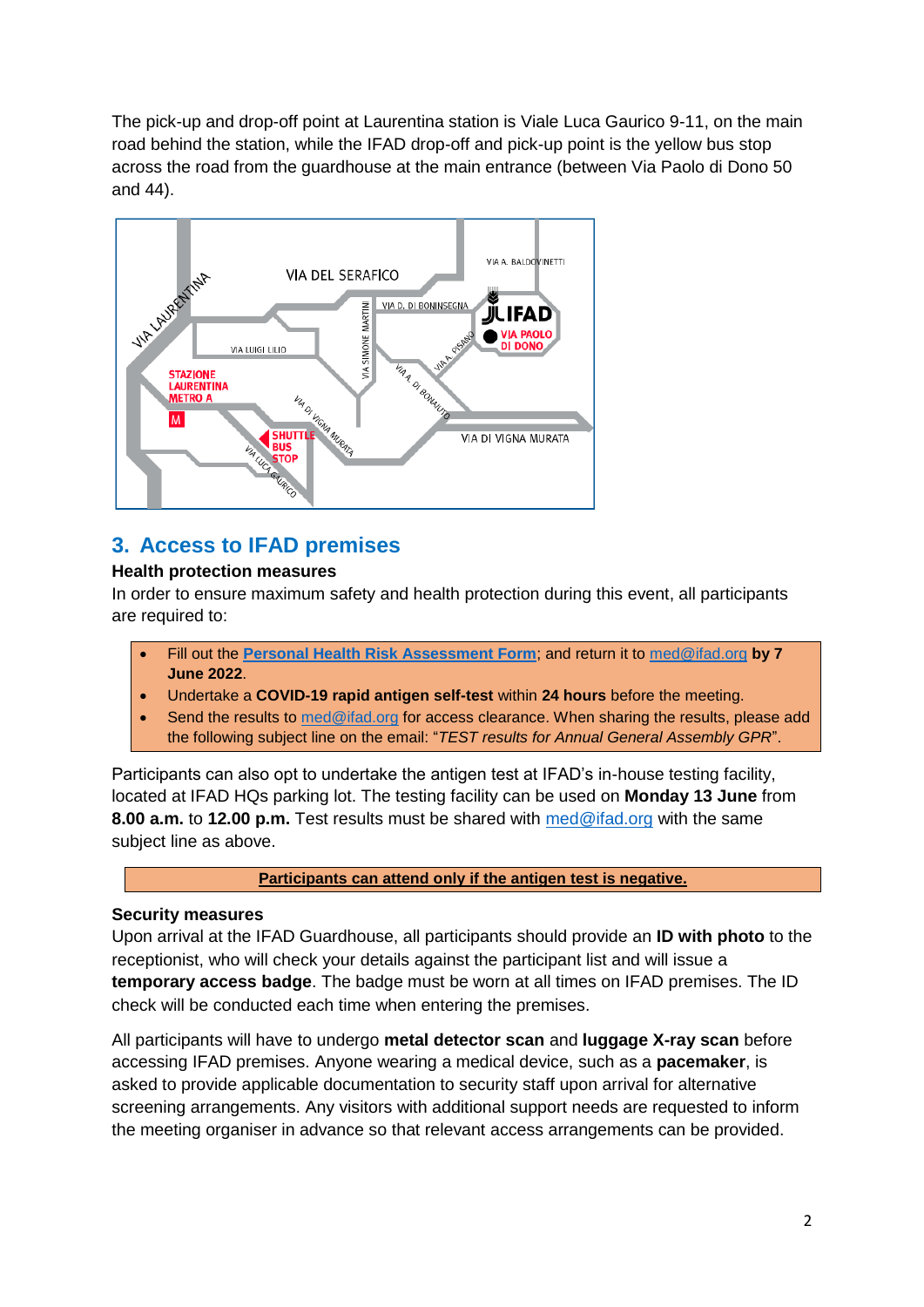Members of the GDPRD Team will welcome you upon arrival, and will escort you to the meeting location and back to the exit point at the end of the sessions.

### **4. Services at IFAD premises**

**Medical services**: Medical personnel and first-aid facilities are available at IFAD headquarters. The nursery is located in the lobby.

**Banking facilities**: A branch of Banca Popolare di Sondrio is located on the ground floor, close to the main reception area. The bank will follow regular Italian banking hours from 8.30 a.m. to 13.00 p.m. and from 14.30 p.m. to 16.00 p.m. Two ATMs are also available within IFAD premises.

**Wi-Fi connection**: Wi-Fi is available in the entire building:

- Wireless network SSID: ifad quest
- Password: ifadquest

**Cafeteria**: IFAD has a cafeteria and coffee bar on the premises. Hot meals are available from 12.00 p.m. to 14.30 p.m. Hot and cold beverages and snacks are available from 8.00 a.m. to 17.00 p.m. Vending machines are available in the conference area (-1 floor) and on the second and fifth floors.

**Duty-free gift shop**: A duty-free gift shop is located in IFAD's lobby. The shop carries clothing, perfumes, cosmetics, pens, suitcases, watches, jewellery, ties, other accessories and wine at a discounted duty-free rate.

### **5. Organization of the sessions**

### **Tuesday 14 June**

- A welcome coffee will be hosted by the Platform Secretariat from 8.30 a.m.
- The opening session will start at 9.10 a.m.
- A buffet lunch for all participants will be hosted by the Platform Secretariat from 12.30 p.m.
- Sessions will resume at 14.00 p.m.
- A coffee break will be hosted by the Platform Secretariat from 15.15 p.m.
- Sessions will resume at 15.30 p.m. and are expected to finish at 17.30 p.m.

### **Wednesday 15 June**

- A welcome coffee will be hosted by the Platform Secretariat from 8.30 a.m.
- Sessions will start at 9.00 a.m.
- A coffee break will be hosted by the Platform Secretariat from 10.40 a.m.
- Sessions will resume at 11.00 a.m.
- Sessions will break for lunch at 12.30 p.m. Please note that this lunch will not be hosted by the Platform Secretariat.
- Sessions will resume at 14.00 p.m. and are expected to finish at 15.45 p.m.

#### **Event agenda and documentation**

 The agenda of the event and additional relevant documentation will be made available in soft and hard copies on the first day of the Assembly.